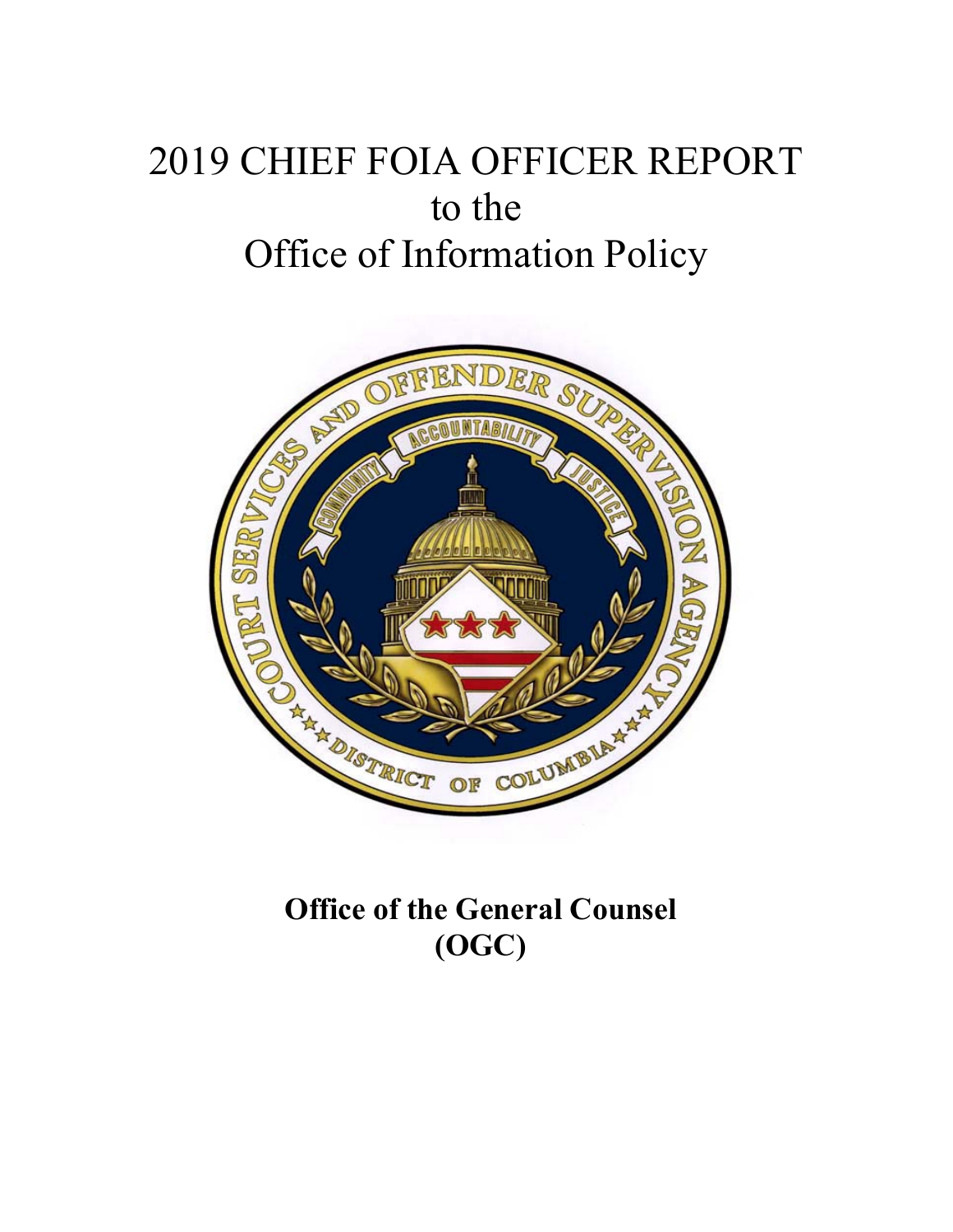## **Court Services and Offender Supervision Agency (CSOSA)**

# **2019 Chief FOIA Officer Report**

## **Sheila Stokes, General Counsel**

## **Section 1: Steps Taken to Apply the Presumption of Openness**

## **A. FOIA Leadership**

1. The FOIA requires each agency to designate a Chief FOIA Officer who is a senior official at least at the Assistant Secretary or equivalent level. Is your agency's Chief FOIA Officer at or above this level?

# **Yes, the Court Services and Offender Supervision Agency (CSOSA) Senior Official designate is the General Counsel.**

2. Please provide the name and title of your agency's Chief FOIA Officer.

# **Sheila Stokes, General Counsel**

## **B. FOIA Training**

3. Did your FOIA professionals or the personnel at your agency who have FOIA responsibilities attend any substantive FOIA training or conference during the reporting period such as that provided by the Department of Justice?

# **Yes, the FOIA professionals at the Court Services and Offender Supervision Agency (CSOSA) did attend training for Fiscal Year 2018 (FY 2018).**

4. If yes, please provide a brief description of the type of training attended or conducted and the topics covered.

## **CSOSA's FOIA Office provided its New Employee Orientation staff with training. Also, the staff attended American Society of Access Professionals (ASAP) conference in 2018.**

5. Provide an estimate of the percentage of your FOIA professionals and staff with FOIA responsibilities who attended substantive FOIA training during this reporting period.

# **CSOSA has two (2) full-time employees that are FOIA professionals. 100% of the FOIA professionals attended substantive training.**

6. OIP has directed agencies to "take steps to ensure that all of their FOIA professionals attend substantive FOIA training at least once throughout the year." If your response to the previous question is that less than 80% of your FOIA professionals attended training, please explain your agency's plan to ensure that all FOIA professionals receive or attend substantive FOIA training during the next reporting year.

## **Not applicable.**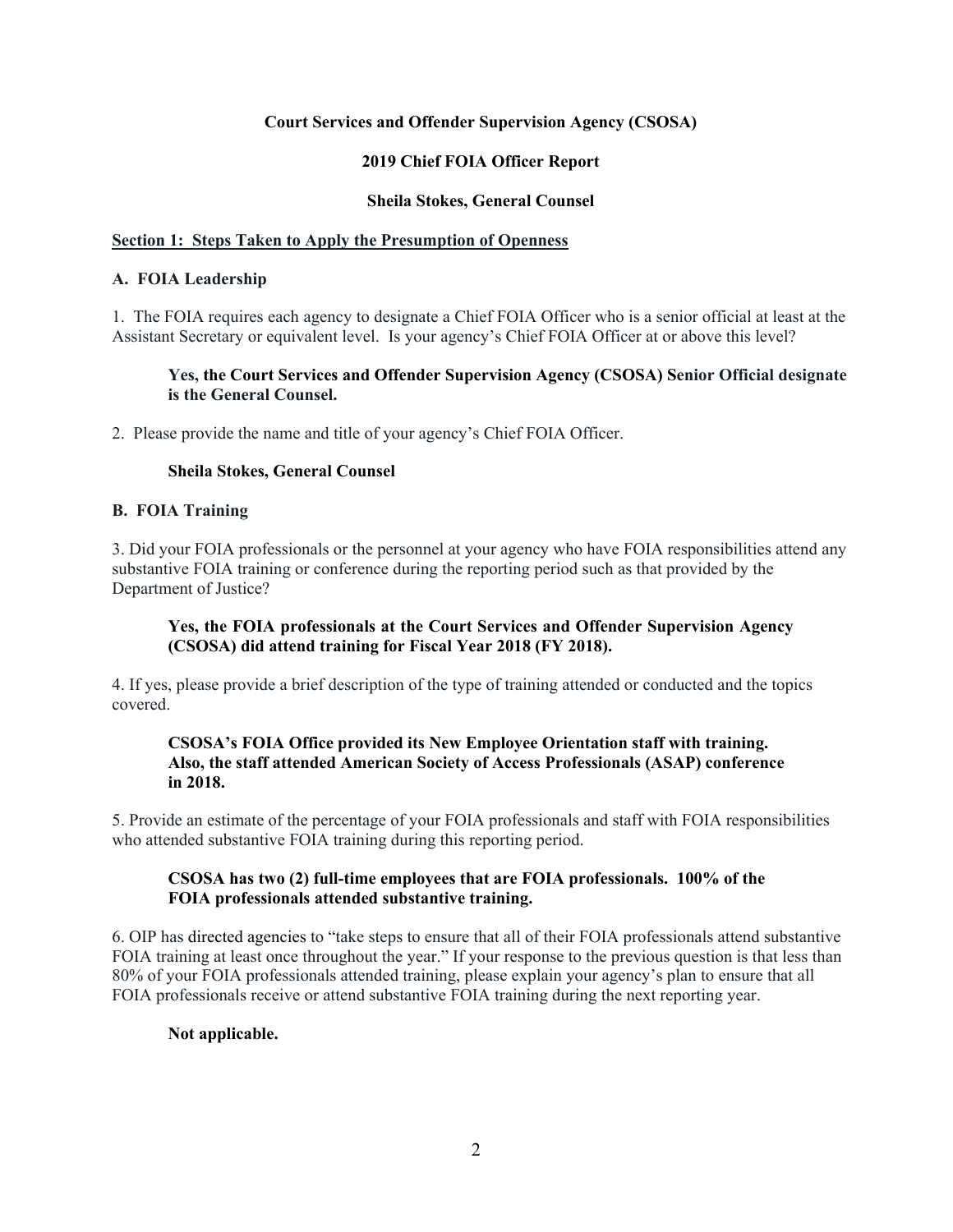# **C. Outreach**

7. Did your FOIA professionals engage in any outreach or dialogue with the requester community or open government groups regarding your administration of the FOIA? Please describe any such outreach or dialogue, and, if applicable, any specific examples of how this dialogue has led to improvements in your agency's FOIA administration.

# **Yes, CSOSA's FOIA professionals engaged in dialog and collaborated with its requester community regarding written authorizations from the subject of the record before it can be released.**

# **D. Other Initiatives**

8. Describe any efforts your agency has undertaken to inform non-FOIA professionals of their obligations under the FOIA. In 2016, the Department publicized FOIA-related performance standards for employees that have any role in administering the FOIA, including non-FOIA professionals. Please also indicate whether your agency has considered including FOIA-related performance standards in employee work plans for employees who have any role in administering the FOIA.

## **CSOSA's FOIA Office met with Leadership to develop bench marks for the program offices to include in their performance standards of their obligations under the FOIA.**

9. If there are any other initiatives undertaken by your agency to ensure that the presumption of openness is being applied, please describe them here.

## **Not applicable.**

# **Section II: Steps Taken to Ensure that Your Agency Has an Effective System in Place for Responding to Requests**

1. For Fiscal Year 2018, what was the average number of days your agency reported for adjudicating requests for expedited processing? Please see Section VIII.A. of your agency's Fiscal Year 2018 Annual FOIA Report.

## **CSOSA did not expedite any FOIA requests for FY 2017.**

2. If your agency's average number of days to adjudicate requests for expedited processing was above ten calendar days, please describe the steps your agency will take to ensure that requests for expedited processing are adjudicated within ten calendar days or less.

## **Not applicable.**

3. During the reporting period, did your agency conduct a self-assessment of its FOIA program? If so, please describe the methods used, such as reviewing Annual Report data, using active workflows and track management, reviewing and updating processing procedures, etc.

**Yes. CSOSA did conduct self-assessment of the FOIA program. The Agency evaluated the work flow, communication with requesters, intake, search, review, processing times, and training modules. The self-assessment resulted creating an internal processing tracker, running daily/weekly reports, reduction in processing times, and revising the FOIA Program's Standard Operating Procedures.**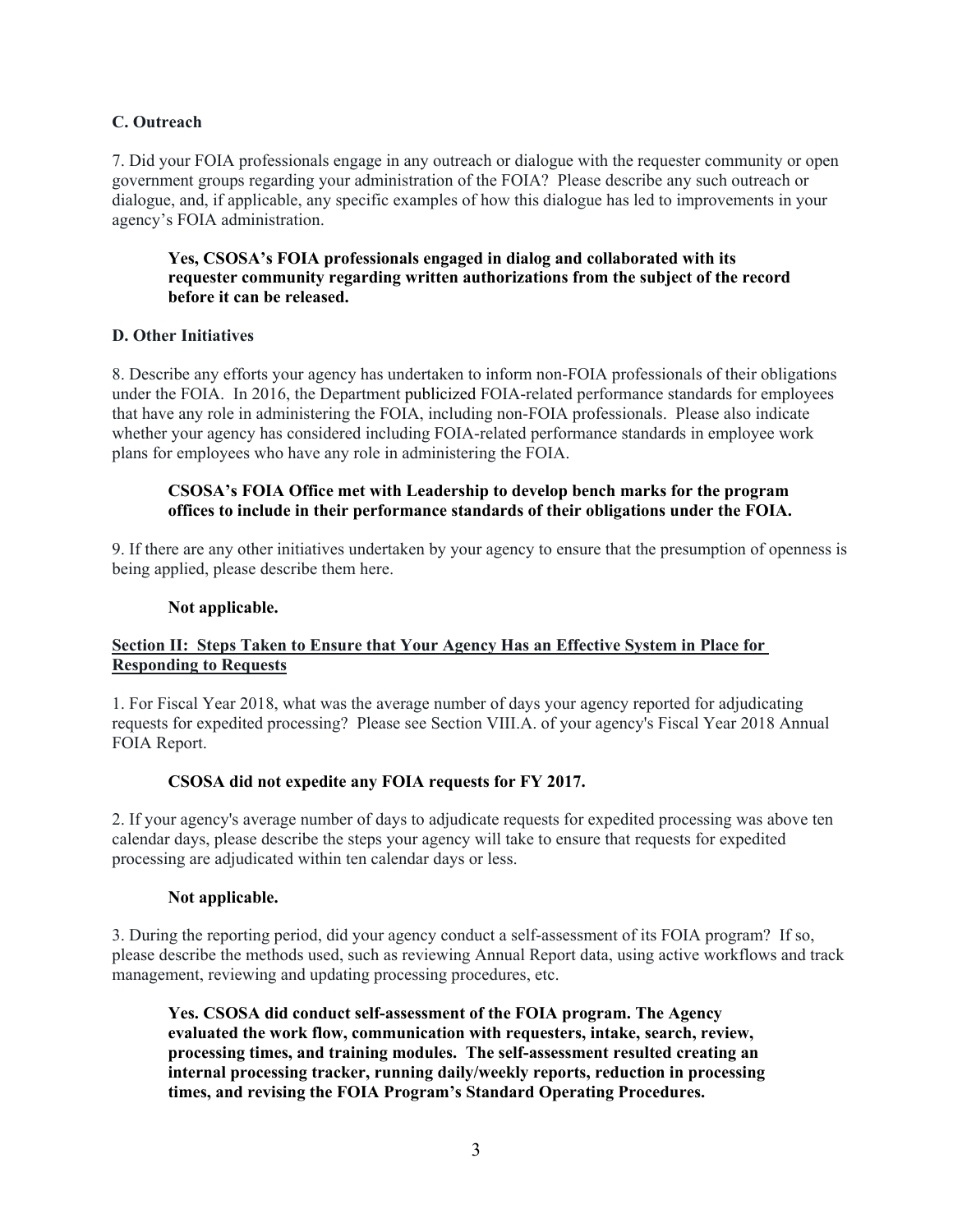4. The FOIA Improvement Act of 2016 requires additional notification to requesters about the services provided by the agency's FOIA Public Liaison. Please provide an estimate of the number of times requesters sought assistance from your agency's FOIA Public Liaison during FY 2018 (please provide a total number or an estimate of the number).

**Requesters sought assistance from CSOSA's FOIA Public Liaison approximately once (1) every three months, which is approximately four (4) times a year. We do not normally get requesters seeking assistance from our Public Liaison. The FOIA team strives to provide our FOIA requesters with excellent customer service at the beginning of the acknowledgement letter and throughout the processing of the request, keeping them updated along the way until the final determination and closing.** 

5. Please describe the best practices used to ensure that your FOIA system operates efficiently and effectively and any challenges your agency faces in this area.

**CSOSA engage and reach out to our requester community routinely to confirm the records sought and provide guidance as it relates to the FOIA and policy. The agency also runs a daily report of the status of FOIA requests, which provides the agency with updated information regarding outstanding records requests that are pending. These reports help CSOSA minimize processing times. At times, due to the mission of the agency, program staff are sometimes in the field, which may cause challenges in receiving records right away.** 

#### **Section III: Steps Taken to Increase Proactive Disclosures**

1. Provide examples of material that your agency has proactively disclosed during the past reporting year, including links to the posted material

## **Examples of materials that CSOSA has proactively disclosed during the past reporting year are quarterly reports, annual reports, regulations, and Chief FOIA Officer Reports. The link is as follows: https://www.csosa.gov/foia-reports/.**

2. Please describe how your agency identifies records that have been requested and released three or more times (and are therefore required to be proactively disclosed pursuant to 5 U.S.C. § 552(a)(2)(D)).

## **A majority of CSOSA's FOIA requests are first-party requests (approximately 99%), which are not required to be posted online; however, the database utilized to process CSOSA's FOIA requests does have a method of pulling up prior records for identical first-party requesters.**

#### **In order to identify if other records are frequently requested a keyword search is conducted in CSOSA's database within the file cabinet for document management.**

3. Beyond posting new material, is your agency taking steps to make the posted information more useful to the public, especially to the community of individuals who regularly access your agency's website?

**A majority of CSOSA's FOIA requests are first-party requests or third party requests made on behalf of an individual (approximately 99%), which are not required to be posted online. CSOSA currently provides our posted documents in Adobe PDF readable format, and we continuously update our software to make this information available in the most useful format.**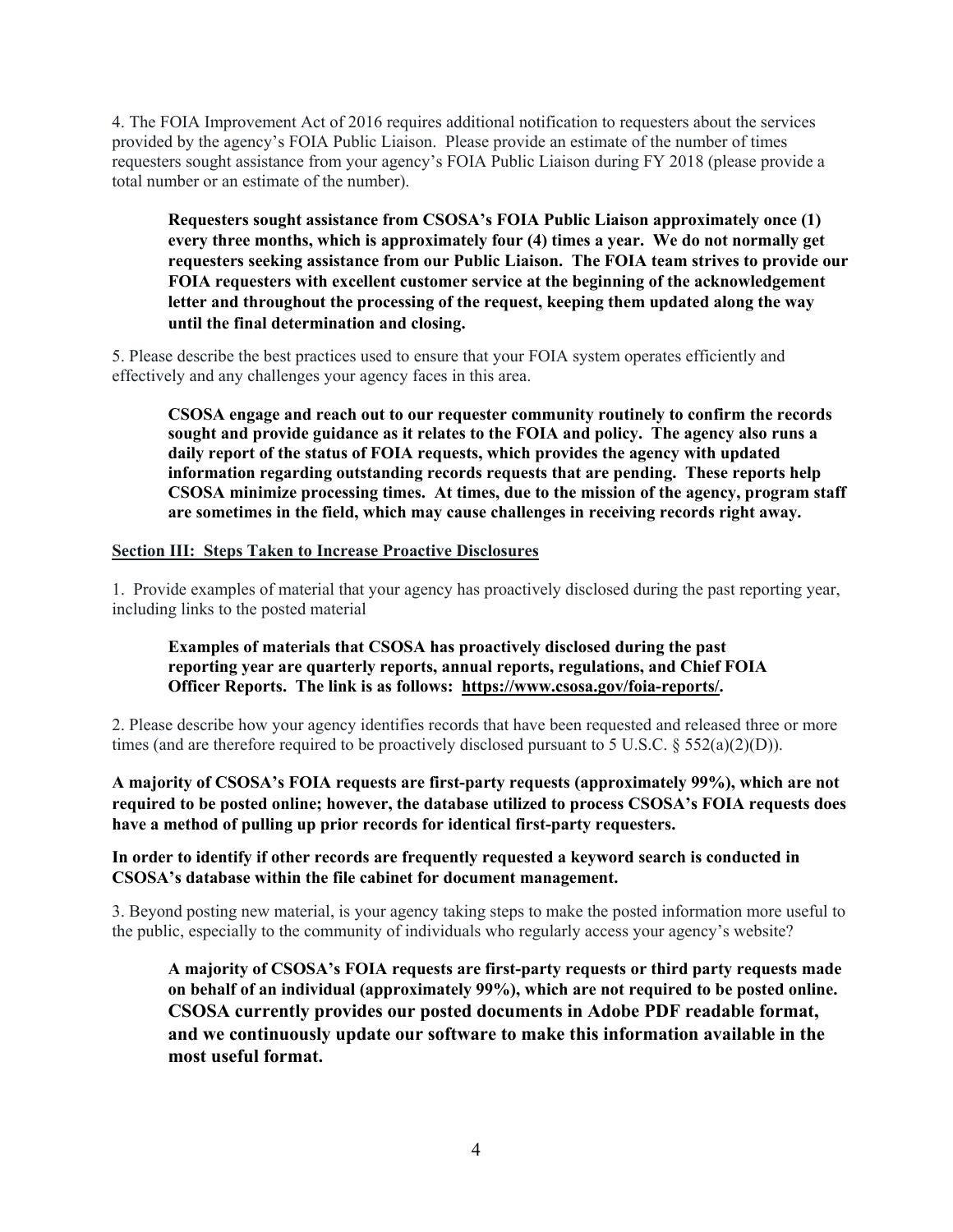4. If yes, please provide examples of such improvements.

# **Not applicable.**

5. Please describe the best practices used to improve proactive disclosures and any challenges your agency faces in this area.

# **99% of our disclosures cannot be proactive as the records requested are sensitive offender files and requesters must present an authorization for its disclosure.**

## **Section IV: Steps Taken to Greater Utilize Technology**

1. Is your agency leveraging technology to facilitate efficiency in conducting searches, including searches for emails? If so, please describe the type of technology used. If not, please explain why and please describe the typical search process used instead.

**Yes, CSOSA is technology driven and uses technology to conduct search for records, not limited to searches for emails. The majority of CSOSA's FOIA requests are firstparty requests or third party requests made on behalf of an individual (approximately 99%), which are searched electronically. The agency uses computer software to run a search on the agency's database, which typically stores the records sought.** 

2. OIP issued guidance in 2017 encouraging agencies to regularly review their FOIA websites to ensure that they contain essential resources and are informative and user-friendly. Has your agency reviewed its FOIA website(s) during the reporting period to ensure it addresses the elements noted in the guidance?

# **Yes, CSOSA has reviewed its FOIA website to ensure it addresses proactive disclosures, instructions for submitting FOIA requests or inquiring about a request, and information about the agency's administration of the FOIA.**

3. Did your agency successfully post all four quarterly reports for Fiscal Year 2018?

# **Yes, CSOSA has successfully posted all four quarterly reports for Fiscal Year 2018.**

4. If your agency did not successfully post all quarterly reports, with information appearing on FOIA.gov, please explain why and provide your agency's plan for ensuring that such reporting is successful in Fiscal Year 2019.

# **Not applicable.**

5. The FOIA Improvement Act of 2016 requires all agencies to post the raw statistical data used to compile their Annual FOIA Reports. Please provide the link to this posting for your agency's Fiscal Year 2017 Annual FOIA Report and, if available, for your agency's Fiscal Year 2018 Annual FOIA Report.

# **The link for CSOSA's posting for the agency's Fiscal Year 2017 and FY 2018 is available at the following links: https://www.csosa.gov/wp-content/uploads/File\_Manager/FY2017- CSOSA-FOIA-Raw-Data.xlsx**

**https://www.csosa.gov/wp-content/uploads/File\_Manager/FY2018-CSOSA-FOIA-Raw-Data.xlsx**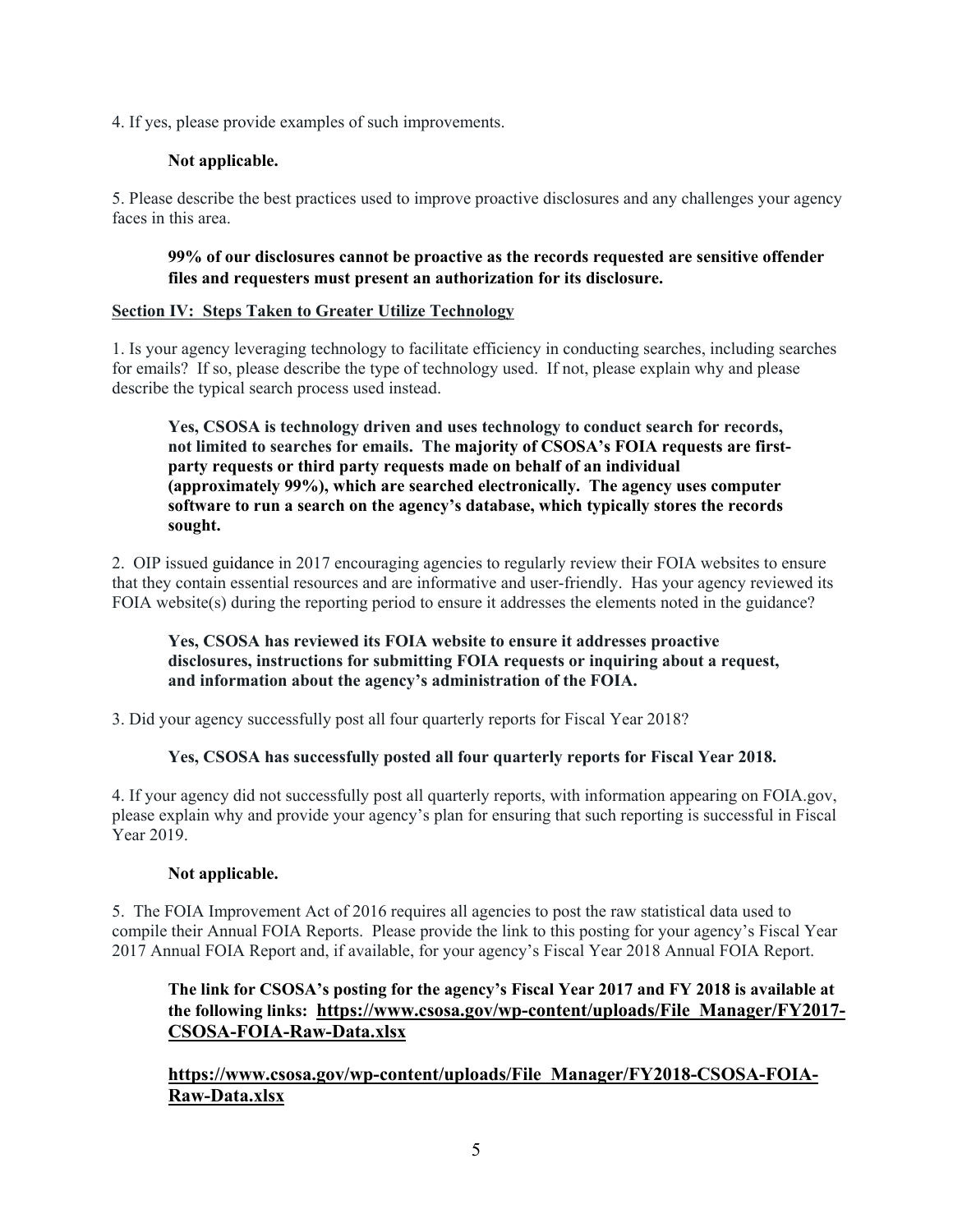6. Please describe the best practices used in greater utilizing technology and any challenges your agency faces in this area.

**CSOSA is technology driven and currently uses the most updated version of FOIAXpress which generates all FOIA Annual reports. CSOSA has no challenges in this area.**

# **Section V: Steps Taken to Improve Timeliness in Responding to Requests and Reducing Backlogs**

## **A. Simple Track**

1. Does your agency utilize a separate track for simple requests? If your agency uses a multi-track system beyond simple, complex, and expedited to process requests, please describe the tracks you use and how they promote efficiency.

## **Yes, CSOSA uses a separate track for simple requests. CSOSA does not use a multi-track system beyond simple, complex, and expedited.**

2. If your agency uses a separate track for simple requests, was the agency overall average number of days to process simple requests twenty working days or fewer in Fiscal Year 2018?

## **25.3 days**

3. Please provide the percentage of requests processed by your agency in Fiscal Year 2018 that were placed in your simple track.

#### **96.13%**

4. If your agency does not track simple requests separately, was the average number of days to process all non-expedited requests twenty working days or fewer?

#### **Not applicable.**

#### **B. Backlogs**

## **BACKLOGGED REQUESTS**

5. If your agency had a backlog of requests at the close of Fiscal Year 2018, did that backlog decrease as compared with the backlog reported at the end of Fiscal Year 2017?

## **Yes, the Agency backlog decreased by 92%, which was a total of 52 backlogged requests in FY17. The number reduced to 4 in FY18 and currently with no backlog.**

6. If not, did your agency process more requests during Fiscal Year 2018 than it did during Fiscal Year 2017?

#### **Not applicable.**

7. If your agency's request backlog increased during Fiscal Year 2018, please explain why and describe the causes that contributed to your agency not being able to reduce its backlog.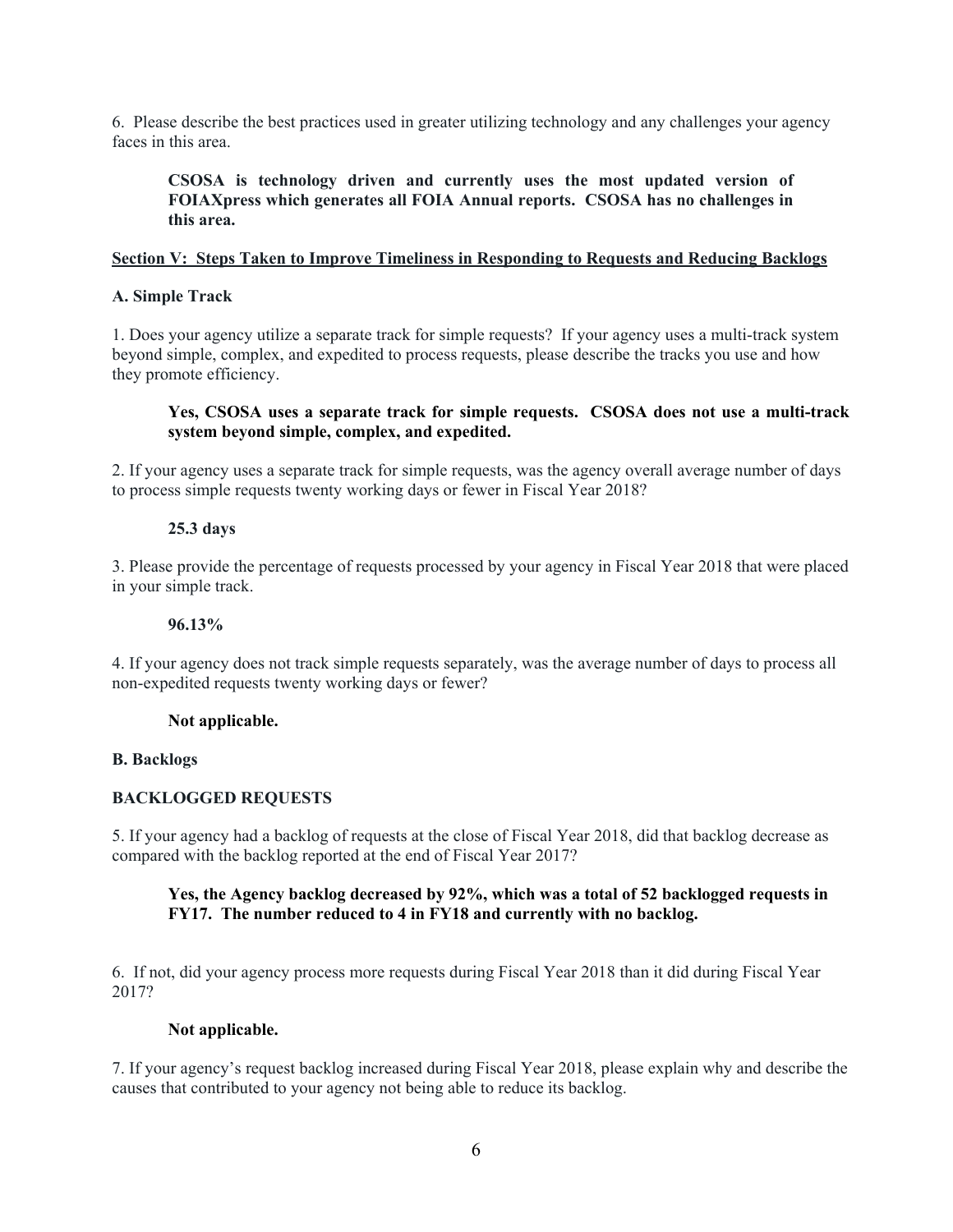# **Not applicable.**

When doing so, please also indicate if any of the following were contributing factors:

- An increase in the number of incoming requests.
- A loss of staff.
- An increase in the complexity of the requests received. If possible, please provide examples or briefly describe the types of complex requests contributing to your backlog increase.
- Any other reasons please briefly describe or provide examples when possible.

8. If you had a request backlog please report the percentage of requests that make up the backlog out of the total number of requests received by your agency in Fiscal Year 2018. If your agency has no request backlog, please answer with "N/A."

# **CSOSA had a backlog of a total of four (4) requests, which was only .009% of requests received.**

# **BACKLOGGED APPEALS**

9. If your agency had a backlog of appeals at the close of Fiscal Year 2018, did that backlog decrease as compared with the backlog reported at the end of Fiscal Year 2017?

# **Not applicable.**

10. If not, did your agency process more appeals during Fiscal Year 2018 than it did during Fiscal Year 2017?

# **Not applicable.**

11. If your agency's appeal backlog increased during Fiscal Year 2018, please explain why and describe the causes that contributed to your agency not being able to reduce its backlog. When doing so, please also indicate if any of the following were contributing factors:

- An increase in the number of incoming appeals.
- A loss of staff.
- An increase in the complexity of the requests received. If possible, please provide examples or briefly describe the types of complex requests contributing to your backlog increase.
- Any other reasons please briefly describe or provide examples when possible.

## **Not applicable.**

12. If you had an appeal backlog please report the percentage of appeals that make up the backlog out of the total number of appeals received by your agency in Fiscal Year 2018. If your agency did not receive any appeals in Fiscal Year 2018 and/or has no appeal backlog, please answer with "N/A."

## **Not applicable.**

# **C. Backlog Reduction Plans**

13. In the 2018 guidelines for Chief FOIA Officer Reports, any agency with a backlog of over 1000 requests in Fiscal Year 2017 was asked to provide a plan for achieving backlog reduction in the year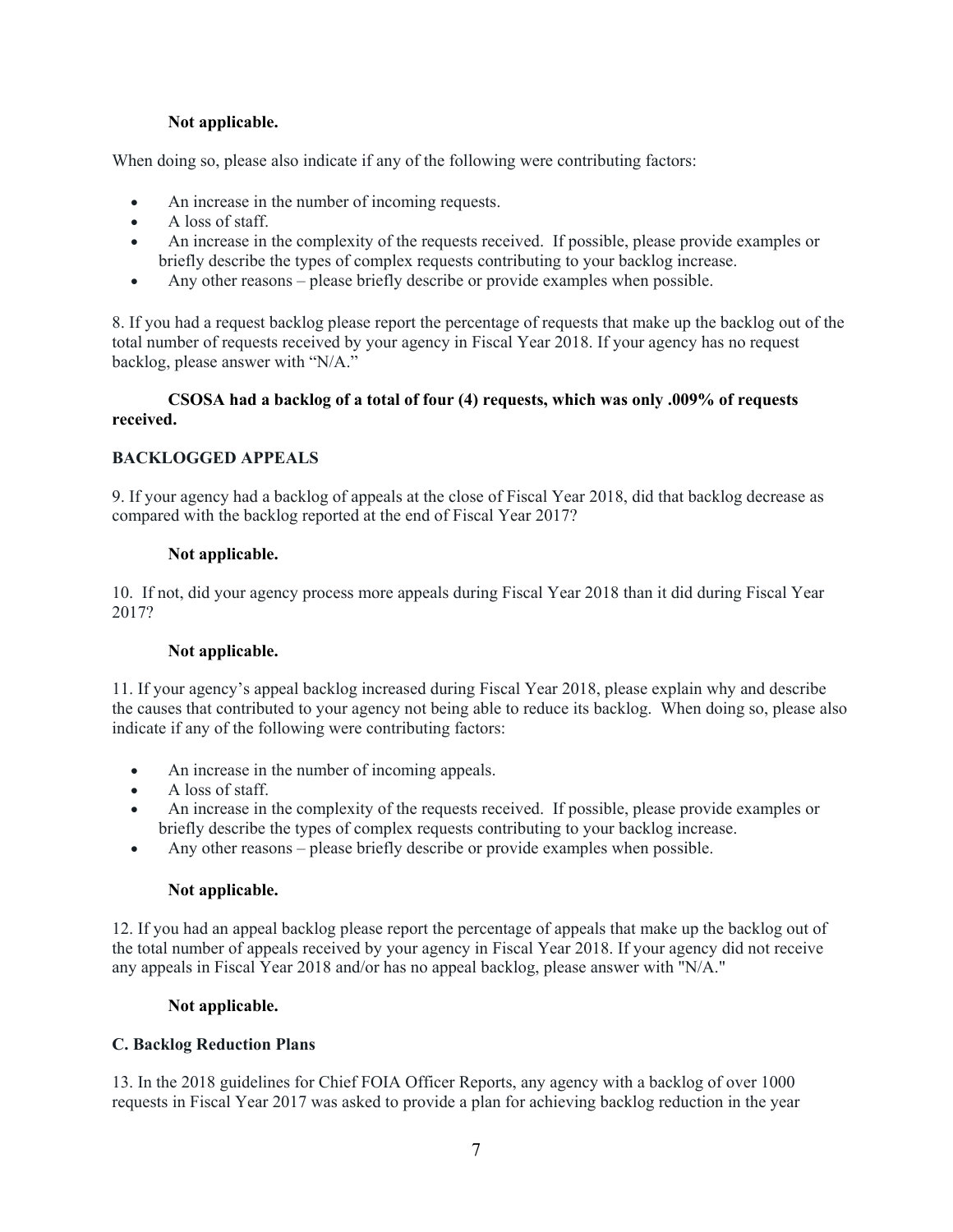ahead. Did you agency implement a backlog reduction plan last year? If so, describe your agency's efforts in implementing this plan and note if your agency was able to achieve backlog reduction in Fiscal Year 2018?

#### **Not applicable.**

14. If your agency had a backlog of more than 1,000 requests in Fiscal Year 2018, what is your agency's plan to reduce this backlog during Fiscal Year 2019?

### **Not applicable.**

#### **D. Status of Oldest Requests, Appeals, and Consultations**

#### **OLDEST REQUESTS**

15. In Fiscal Year 2018, did your agency close the ten oldest requests that were reported pending in your Fiscal Year 2017 Annual FOIA Report?

#### **Yes.**

16. If no, please provide the number of these requests your agency was able to close by the end of the fiscal year, as listed in Section VII.E of your Fiscal Year 2016 Annual FOIA Report. If you had fewer than ten total oldest requests to close, please indicate that.

#### **Not applicable.**

17. Of the requests your agency was able to close from your ten oldest, please indicate how many of these were closed because the request was withdrawn by the requester. If any were closed because the request was withdrawn, did you provide any interim responses prior to the withdrawal?

## **Not applicable.**

18. Beyond work on the ten oldest requests, please describe any steps your agency took to reduce the overall age of your pending requests.

## **CSOSA reached out to the FOIA requesters to confirm the records sought, and in some instances, this resulted in the requester seeking fewer records which made a difference in reducing the overall age of pending requests.**

#### **TEN OLDEST APPEALS**

19. In Fiscal Year 2018, did your agency close the ten oldest appeals that were reported pending in your Fiscal Year 2017 Annual FOIA Report?

## **Not applicable.**

20. If no, please provide the number of these appeals your agency was able to close by the end of the fiscal year, as listed in Section VII.C.(5) of your Fiscal Year 2017 Annual FOIA Report. If you had fewer than ten total oldest appeals to close, please indicate that.

## **Not applicable.**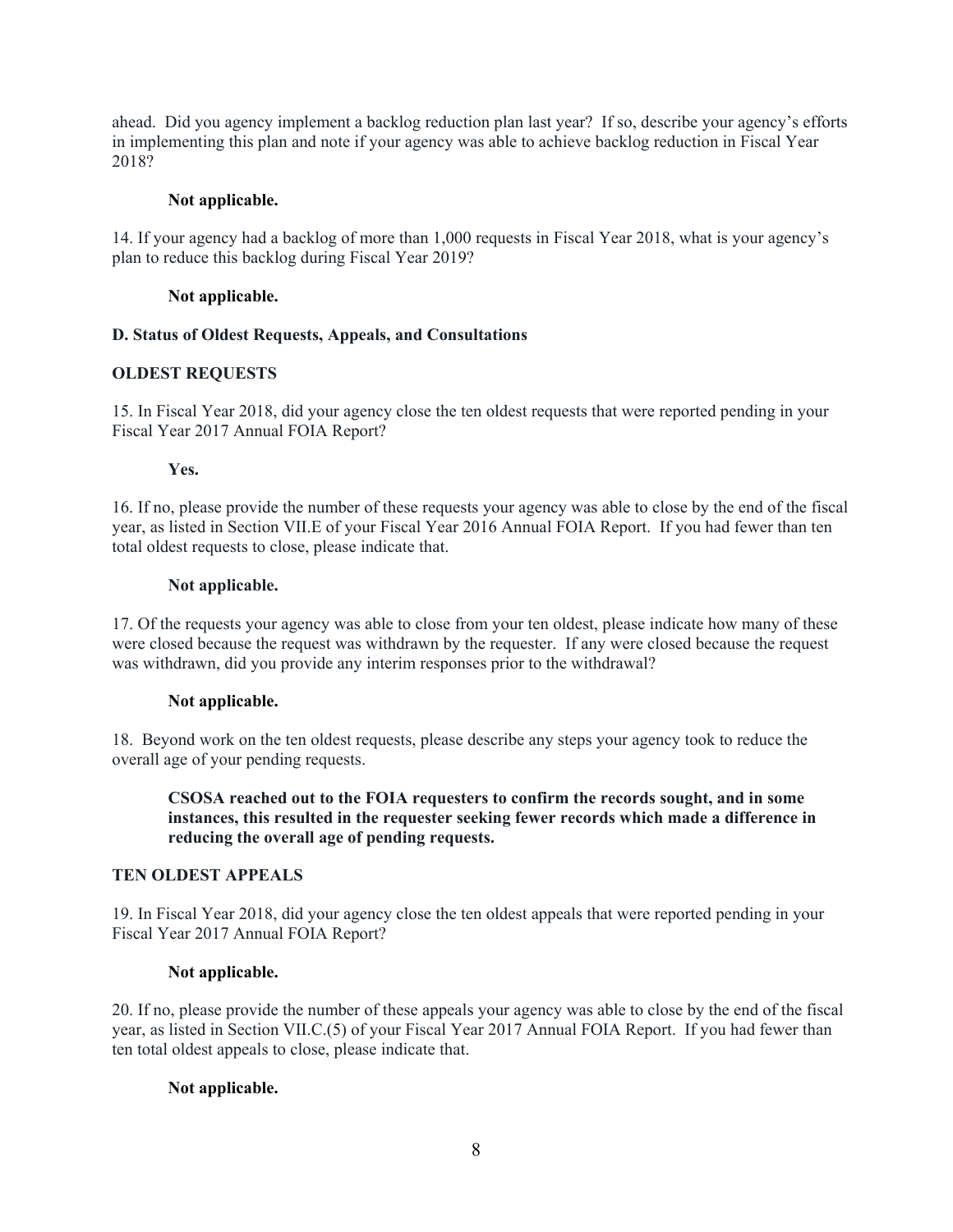21. Beyond work on the ten oldest appeals, please describe any steps your agency took to reduce the overall age of your pending appeals.

# **Not applicable.**

# **TEN OLDEST CONSULTATIONS**

22. In Fiscal Year 2018, did your agency close the ten oldest consultations that were reported pending in your Fiscal Year 2017 Annual FOIA Report?

## **Not applicable.**

23. If no, please provide the number of these consultations your agency was able to close by the end of the fiscal year, as listed in Section XII.C. of your Fiscal Year 2017 Annual FOIA Report. If you had fewer than ten total oldest consultations to close, please indicate that.

#### **Not applicable.**

## **E. Additional Information on Ten Oldest Requests, Appeals, and Consultations & Plans**

24. Briefly explain any obstacles your agency faced in closing its ten oldest requests, appeals, and consultations from Fiscal Year 2018.

#### **Not applicable.**

25. If your agency was unable to close any of its ten oldest requests because you were waiting to hear back from other agencies on consultations you sent, please provide the date the request was initially received by your agency, the date when your agency sent the consultation, and the date when you last contacted the agency where the consultation was pending.

## **Not applicable.**

26. If your agency did not close its ten oldest pending requests, appeals, or consultations, please provide a plan describing how your agency intends to close those "ten oldest" requests, appeals, and consultations during Fiscal Year 2018.

## **Not applicable.**

## **F. Success Stories**

Out of all the activities undertaken by your agency since March 2018 to increase transparency and improve FOIA administration, please briefly describe here at least one success story that you would like to highlight as emblematic of your agency's efforts. The success story can come from any one of the five key areas. As noted above, OIP will highlight these agency success stories during Sunshine Week. To facilitate this process, all agencies should use bullets to describe their success story and limit their text to a half page. The success story is designed to be a quick summary of key achievements. A complete description of all your efforts will be contained in the body of your Chief FOIA Officer Report.

**CSOSA collaborated with the requester community regarding referrals, processing times, and the FOIA regulations. The meeting was very successful. We were able to provide informative information on the FOIA process and agreed to continue to have future**